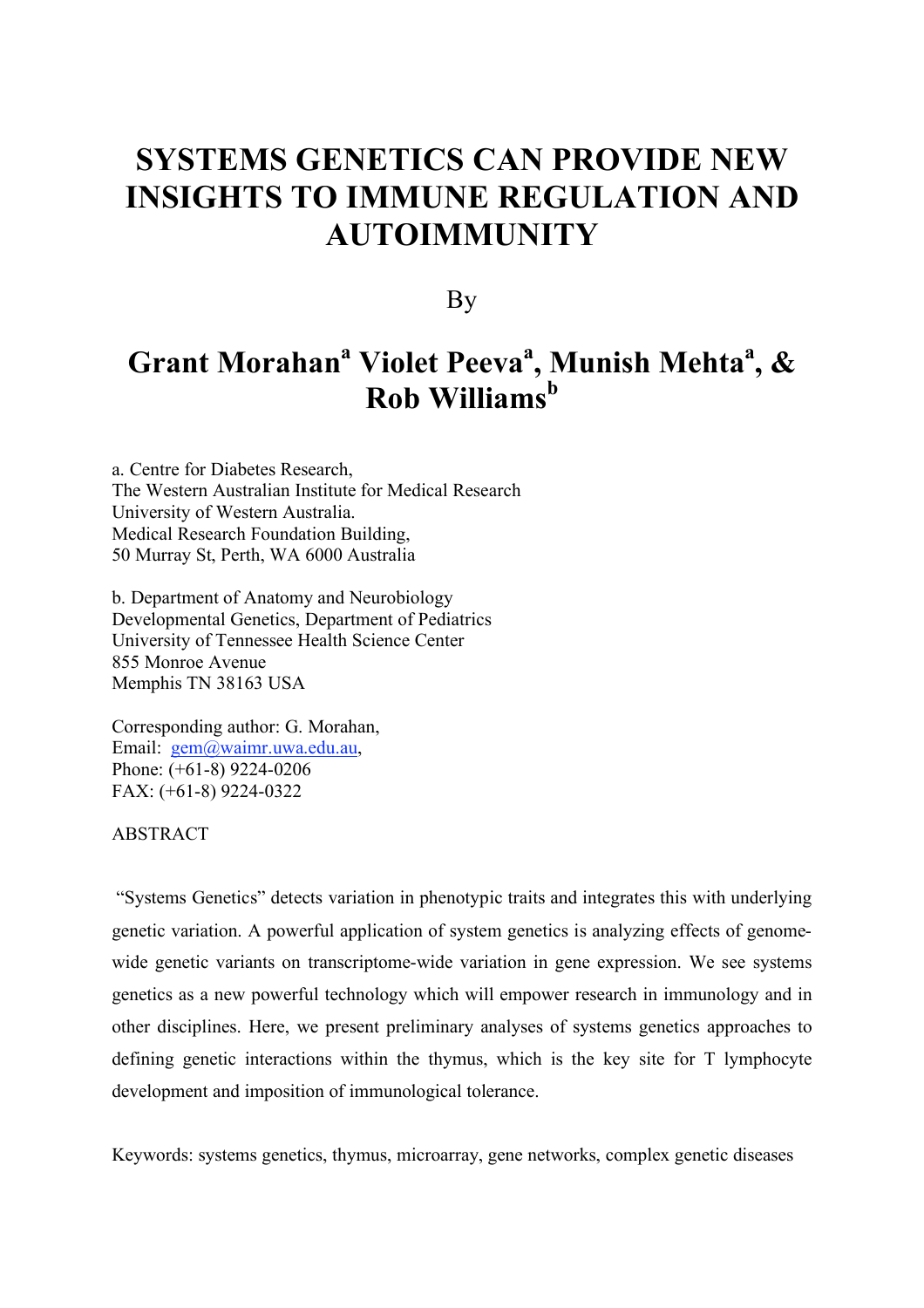#### **Introduction**

Most scientists still see genetics as Mendel envisioned it, whereby an individual gene encodes a specific product/protein/phenotype. However, many of the major public health problems society faces – such as diabetes, cardiovascular diseases, cancers, etc – while they are genetically based, do not follow this paradigm. This is certainly true of autoimmune diseases, which arise from complex interactions between multiple genes and environmental factor(s). Understanding such non-Mendelian, complex genetic diseases is the challenge for what may be considered as second generation genetics. Beyond this, the field we have dubbed "Systems Genetics" offers the opportunity to define interacting clusters and networks of genes within a tissue or cell population. This work has been pioneered by Rob Williams and colleagues (1-3) and taken up other groups (e.g. 4-6). Previously termed "genetical genomics" we consider "Systems Genetics" a better description (7).

Microarray technology is central to Systems Genetics, but its use is two orders of magnitude beyond conventional microarray studies. The first quantum difference is that, instead of examining tissues from a single source, tissues from as many as 100 related strains are examined. The second level is that the transcriptomic data is integrated with the underlying genotypic data of each of the strains. Systems Genetics makes it possible to define networks and clusters of co-regulated transcripts; to correlate phenotype with genotype; and to map genes which affect the expression levels of other genes.

Two resources are required for this work to be possible. First, one needs a collection of related, genetically-defined individuals that can be used as a source of tissues. The "systems" aspect of systems genetics suggests testing and correlating a range of phenotypes from a group of related individuals; this is obviously much more difficult if one does not have an immortal mapping population. Recombinant inbred (RI) mouse strains are ideal for this purpose. Each strain is derived from two progenitor strains and has a mosaic genome comprised of chromosome segments inherited from one of the two parental strains. Perhaps the best studied RI set is the BXD series, derived from C57BL/6 and DBA/2 strains (7). An original panel of 26 strains produced by Benjamin Taylor (7) is now augmented by an additional 63 strains (8). Each strain has inherited a different pattern of genes, so differences between strains can be mapped on the basis of allele sharing by similar strains. Crucially, all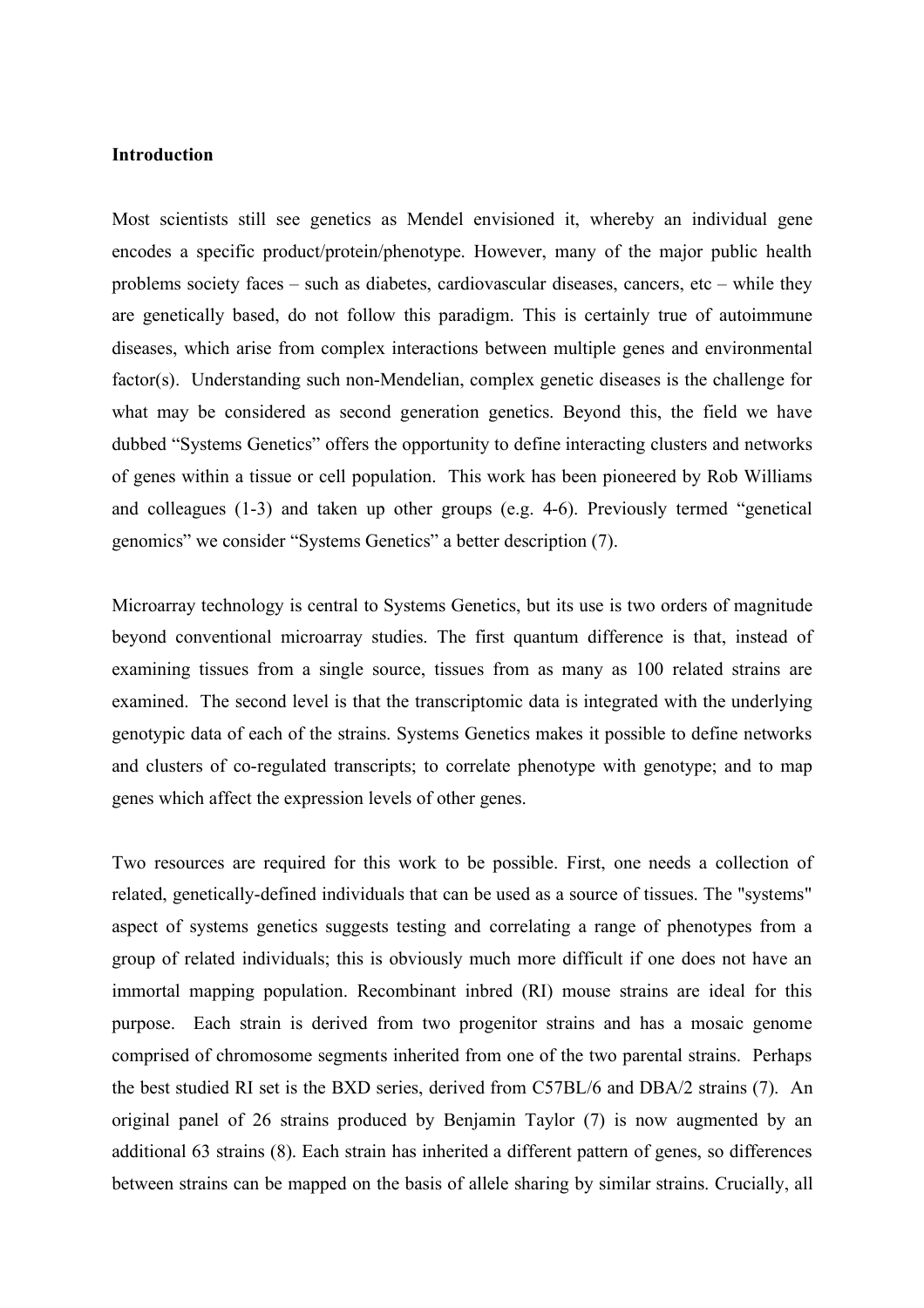mice within a strain are essentially genetically identical, so results may be accumulated from different tissues at different time points and under differing stimulation conditions; results may be confirmed subsequently and by other researchers. Both quantitative and qualitative traits may be mapped using RI strains (7). While it is possible to use F2, backcross or even heterogeneous stock animals for this purpose, these are obviously limited as each has a unique genotype and can offer definition of only a limited number of phenotypes.

Secondly, a new set of bioinformatic tools is required. A very powerful resource for systems genetics analyses has been developed under the *GeneNetwork* umbrella, which incorporates the *WebQTL* programs (1, 9). WebQTL, as the name suggests, is available online (www.genenetwork.org), allowing researchers worldwide to access a range of accumulated data.

Here, we will describe some applications of Systems Genetics to develop new insights into genetic regulation of immunologically significant genes, using as an example the first immune-related organ for which data is currently available: our unpublished data on thymus.

#### **Methods**

Mice. C57BL/6 mice and BXD strains  $(7, 8)$  were obtained from colonies maintained at the University of Tennessee. Thymus tissues were dissected from at least 5 mice from each of 26 different strains.

Microarrays. RNA was purified from duplicate pools of 2-3 thymus samples per strain. cRNA samples were prepared and hybridized to Illumina Ref 8 v1.1 arrays according to the manufacturer's instructions. Data was cleaned by background subtraction and rank invariant normalization using the Illumina Beadstudio package.

Data analyses. The normalized data were exported in 'CSV' format and uploaded into the WebQTL Database Schema by an interpreter tool developed in Python. The data and the WebQTL programs  $(1, 9)$  were installed on an Apple X-RAID server (Apple Computers, Cupertino, CA). Access to WebQTL is available via the Gene Network web site, www.genenetwork.org.

#### **Results**

In this paper, we will illustrate some of the features of systems genetics as currently enabled by WebQTL. We will provide as an example the expression in thymus of genes selected to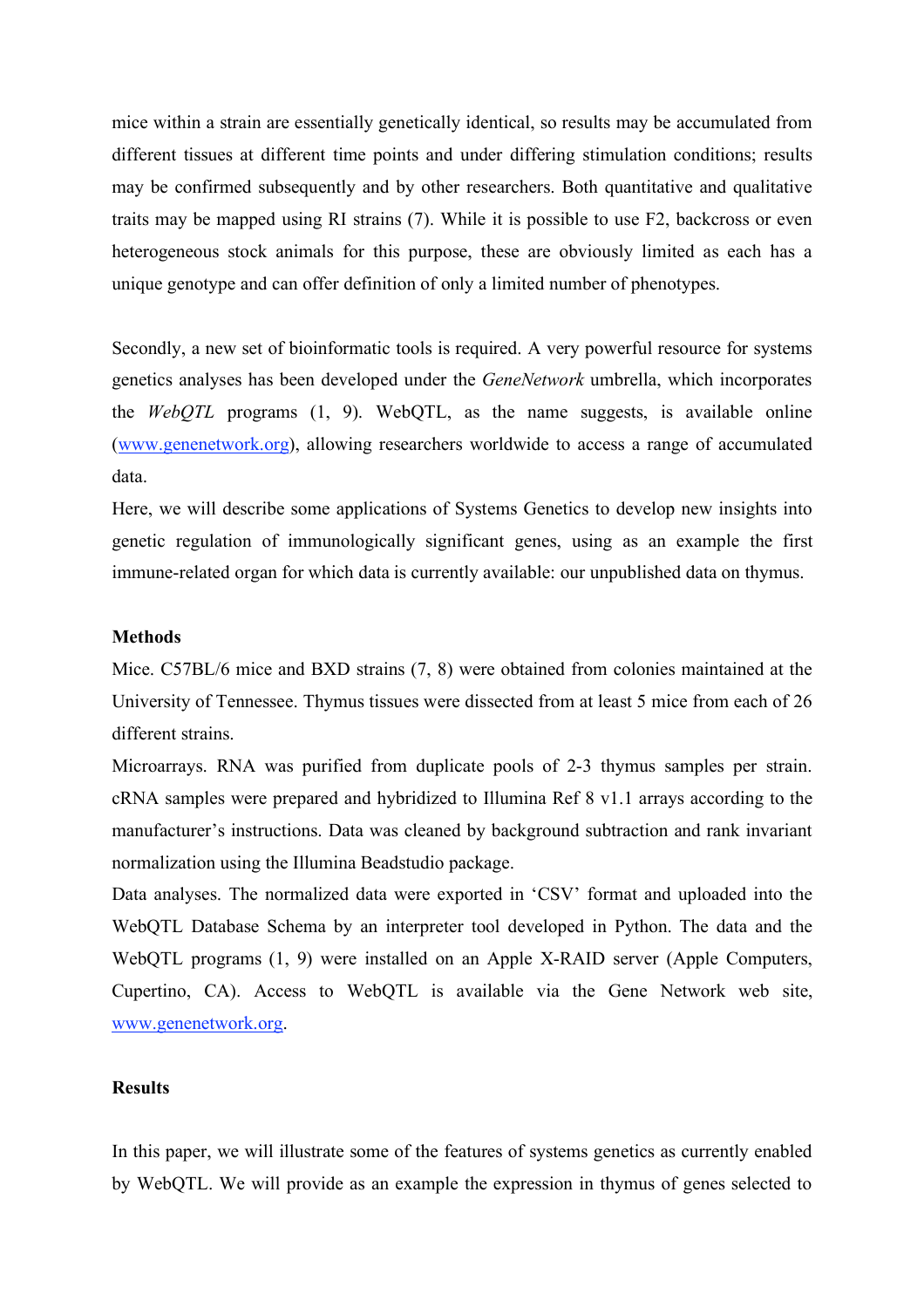complement the work of other investigators presented in this volume. It should be emphasized that this work has not yet been published and is presented here as preliminary investigations. The thymus of course is the key organ for T cell development. It is essential for preventing autoimmunity by establishing tolerance as a result of imposing negative selection on autoreactive T cells.

First, we demonstrate that the expression of immunologically relevant genes varies across the panel of strains. This is illustrated for *Cd1d* in Fig 1. This gene encodes a member of the CD1 family that presents lipid antigens to NKT cells, a unique immunoregulatory T cell subset (10). In this example, the levels of *Cd1d* transcripts vary by a factor of at least two across the panel of strains.

Variation in expression levels of a particular gene is usually thought to be controlled by regulatory elements, such as promoters and enhancers, associated with that gene. It is becoming increasingly apparent, especially in complex genetic diseases, that gene-gene interactions are important in regulating expression levels. For example, polymorphisms in the IL10 gene can affect the levels of IL-12 produced by dendritic cells (11). Quantitative trait loci (QTL; i.e. genes which have a quantitative effect on a particular trait) may be mapped using one of the WebQTL modules. In order to demonstrate this aspect of WebQTL, we focused on *Il7r*, the gene encoding the receptor for IL-7. This gene is of interest to those studying autoimmunity for a number of reasons, such as: the intrathymic level of IL-7 has a critical effect on the production of T cells; IL-7 signaling enhances the survival of developing thymocytes and mature T cells; IL-7 is critically regulated in developing thymocytes; thymocytes that undergo positive selection upregulate IL-7R expression; and IL-7 is a survival factor for CD4+ CD25+ T-cells (reviewed in refs 12, 13; 14).

An example of such QTL linkage mapping is presented in Fig 2. The *Il7r* gene itself is on chromosome 1, but there is no significant affect of polymorphisms in this region on variation in IL-7R expression levels. In contrast, a locus on chromosome 14 has the most significantly affect on thymic *Il7r* expression. Thus, the most powerful regulation of *Il7r* appears not to be by cis-elements associated with the *Il7r* promoter, but by a locus on another chromosome instead.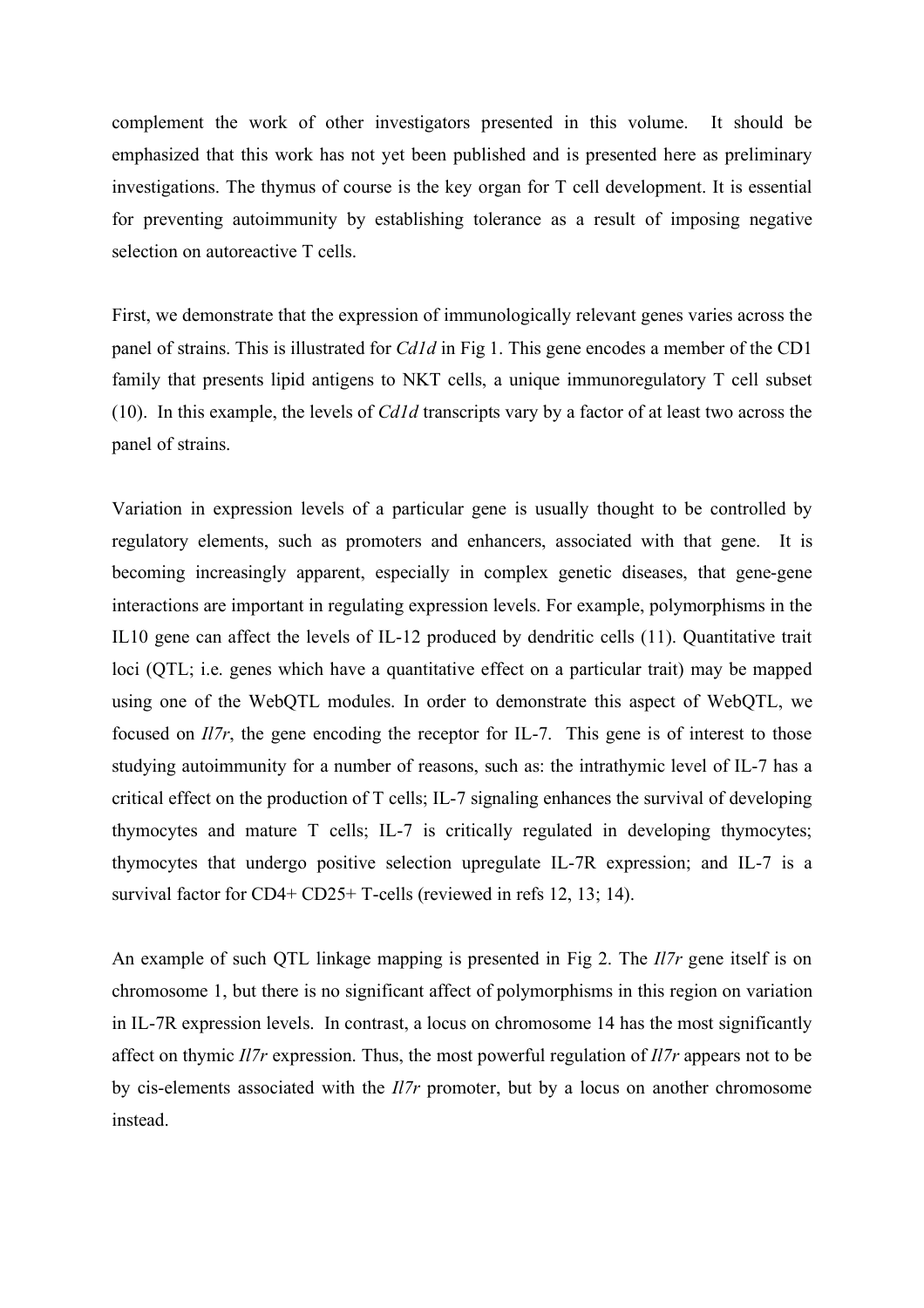What would happen when *Il7r* expression increases or decreases across the panel of strains? Do other transcripts also rise (or fall)? What genes may decrease in expression as *Il7r* expression increases? In other words, can we correlate any other genes' expression with that of *Il7r*? Using WebQTL to interrogate the data from 26 strains, it is possible to define a cluster of apparently co-regulated genes. Table 1 shows the results for the ten most highly correlated genes from such an analysis. The P values for the correlation of these genes are all highly significant (P<0.0000001). The transcripts shown in Fig 3 are all positively correlated, but genes that have an inverse correlation can also be revealed by this method.

Perhaps the most powerful application of WebQTL comes from its ability to integrate the expression of each gene of a cluster with the underlying BXD strains' genotypes. In this way, we can map loci throughout the genome which may influence expression of each of these genes. The output of one such analysis is shown in Figure 3 in which each individual transcript of a cluster of 20 genes whose expression is correlated with that of *Il7r* was examined. First, these transcripts are clustered in a tree according to their correlation status. Then variation in gene expression is integrated with the underlying genetic variation amongst the strains. This allows mapping of loci which can influence the expression of each of these genes, as depicted in the heat map: the more intense the colour, the stronger the effect of that locus. Even with this "helicopter view" one can see (from the black/grey areas) that most of the genome has no effect on expression of any of these genes; this is of course to be expected. What is also immediately noticeable is that there are several brightly coloured areas, which indicate the position of loci at which strains with similar expression levels share more of the parental B or D alleles than could be expected by chance. That is, these are loci showing linkage to these phenotypes; these loci contain genes which influence the levels of the transcripts in the *Il7r* cluster.

Focusing on specific regions allows us to formulate hypotheses that may be tested subsequently. For example, Fig 3 shows the influence of a locus on chromosome 3 on the levels of all of these transcripts. Thus, the expression not just of *Il7r* but also of each of the highly correlated genes is regulated by a master locus on chromosome 3. There is also another locus on chromosome 7 that influences expression of many of the genes; in particular it has its strongest effect on *Sh3bgrl2* (SH3 binding glutamic acid-rich -2). Thus, a simple WebQTL session generates hypotheses that can initiate investigations into genes previously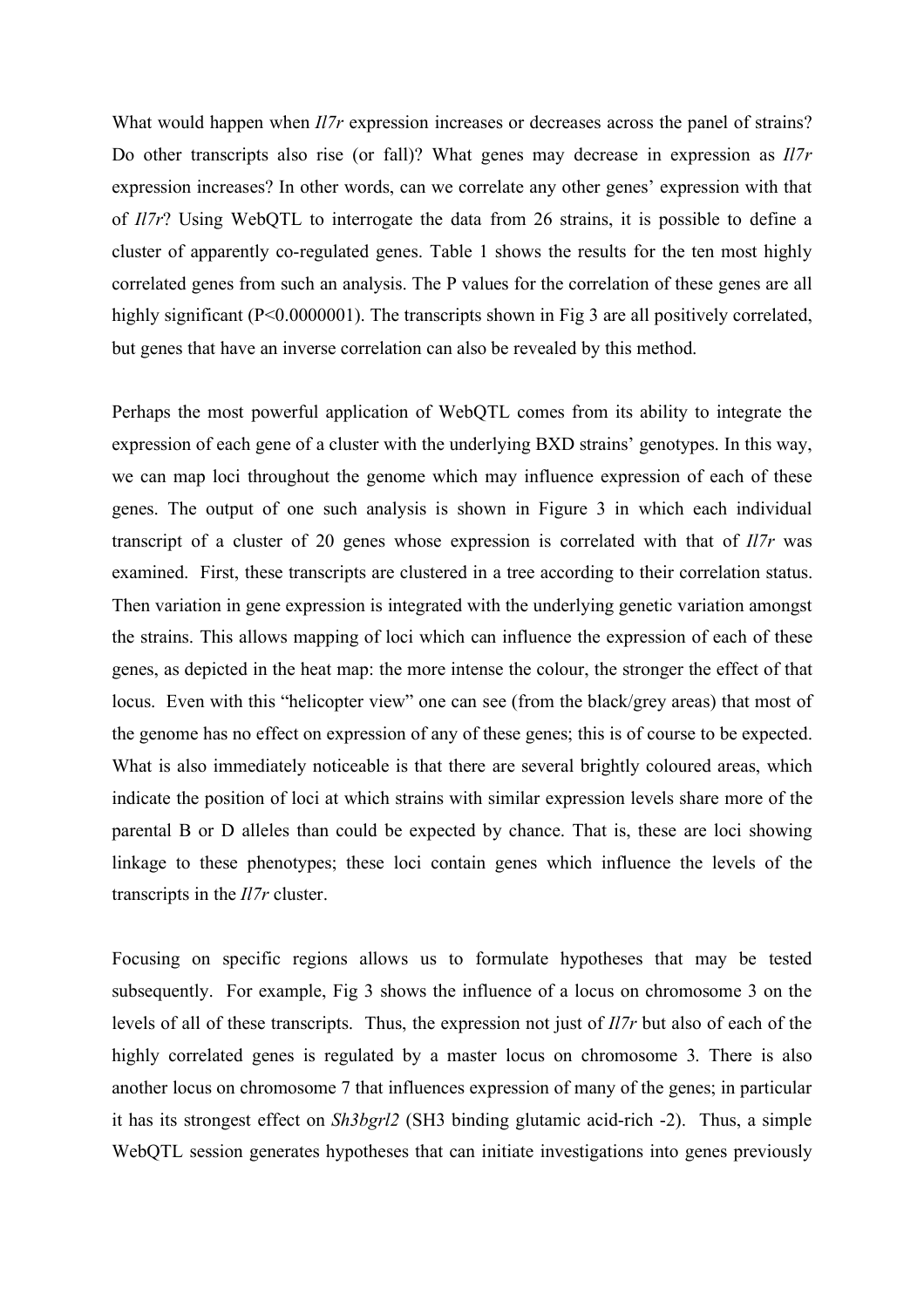unsuspected of having any functional involvement with the original reference gene, let alone with thymocyte development.

These examples give an indication of only some of the functions available within GeneNetwork. Currently, Systems Genetics is a powerful technology for defining clusters of co-regulated genes. Its use is centred upon user-specified genes and can identify novel potential master regulatory genes for further investigation. We are working to increase the functionality and power of the GeneNetwork and Systems Genetics further in a number of areas. In particular, increasing the number of strains studied can increase the mapping resolution. By increasing the genetic diversity of the founders of an RI set, the potential for observing regulatory polymorphisms increases dramatically. In this context, the availability of 1,000 RI strains from "The Gene Mine" (a.k.a. the Collaborative Cross) (15) will drive the development of Systems Genetics in further exciting areas.

#### **Acknowledgements**

This work was supported by grants from the University of Western Australia's Strategy Fund, the Diabetes Research Foundation Ltd, and the National Health and Medical Research Council of Australia (#257601 and 305500**)**, [to GM]; and by NIAAA U01AA13499 and P20-DA 21131 [to RWW].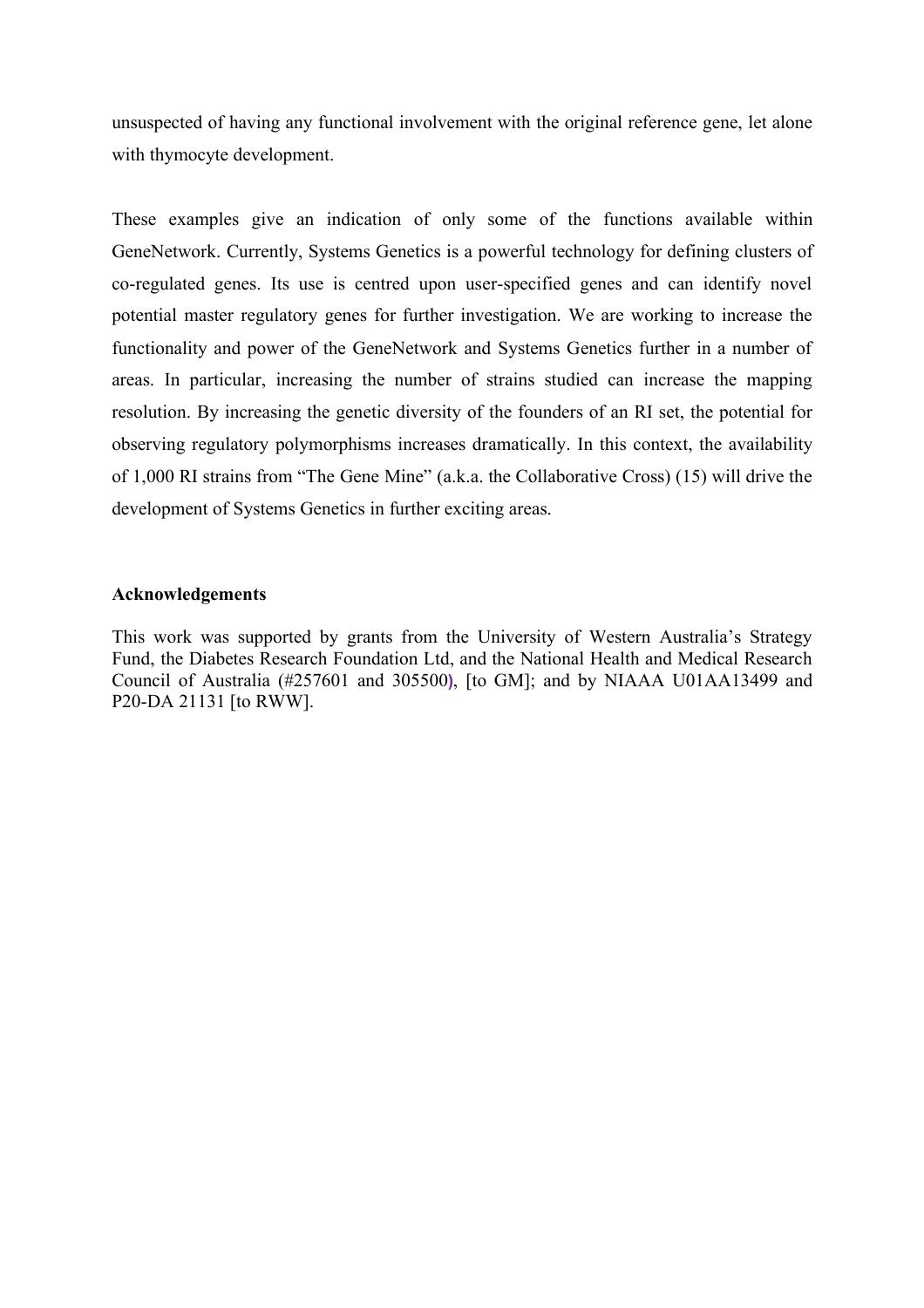#### **References**

- 1. Chesler E.J., Lu L., Wang J., Williams R.W., Manly K.F. 2004. WebQTL: rapid exploratory analysis of gene expression and genetic networks for brain and behavior. *Nature Neurosci*. 2004 7:485-6.
- 2. Chesler E.J., Lu L., Shou, S., Qu, Y., Gu, J., Wang J., Hsu, H.C., Mountz, J.D., Baldwin, N.E., Langston, M.A., Threadgill, D.W., Manly, KF & Williams, R.W. 2005. Complex trait analysis of gene expression reveals polygenic and pleiotropic networks that modulate nervous system function. *Nature Genetics.* 37:233-42.
- 3. Li H., Lu L., Manly K.F., Chesler E.J., Bao L., Wang J., Zhou M., Williams R.W., Cui Y. 2005. Inferring gene transcriptional modulatory relations: a genetical genomics approach. *Hum Mol Genet*. 14:1119-25.
- 4. Bystrykh L., Weersing E., Dontje B., Sutton S., Pletcher M.T., Wiltshire T., Su A.I., Vellenga E., Wang J., Manly K.F., Lu L., Chesler E.J., Alberts R., Jansen R.C., Williams R.W., Cooke M.P., de Haan G. 2005. Uncovering regulatory pathways that affect hematopoietic stem cell function using 'genetical genomics'. *Nature Genetics* 37:225-232
- 5. Hubner N., Wallace C.A., Zimdahl H., Petretto E., Schulz H., Maciver F., Mueller M., Hummel O., Monti J., Zidek V., Musilova A., Kren V., Causton H., Game L., Born G., Schmidt S., Muller A., Cook S.A, Kurtz T.W, Whittaker J., Pravenec M., Aitman T.J. 2005. Integrated transcriptional profiling and linkage analysis for identification of genes underlying disease. *Nature Genetics*. Mar;373:243-53.
- 6. Williams R.B., Cotsapas C.J., Cowley M.J., Chan E., Nott D.J., Little P.F. 2006. Normalization procedures and detection of linkage signal in genetical-genomics experiments. *Nature Genetics* 38:855-6
- 7. Taylor B.A. 1989. Recombinant inbred strains. In: *Genetic variants and strains of the laboratory mouse* 2nd Ed Lyon ML, Searle AG, eds, pp 773-796. Oxford: Oxford UP.
- 8. Peirce J.L., Lu L., Gu J., Silver L.M., Williams R.W. 2004. A new set of BXD recombinant inbred lines from advanced intercross populations in mice. *BMC Genet*. 5:7.
- 9. Wang J., Williams R.W., Manly K.F. 2003. WebQTL: web-based complex trait analysis. *Neuroinformatics* 1:299-308.
- 10. Godfrey D.I., Berzins S.P. 2007. Control points in NKT-cell development. *Nat Rev Immunol.* 7:505-18.
- 11. Peng J.C., Abu Bakar S., Richardson M.M., Jonsson J.J., Frazer I.H., Nielsen L.K., Morahan G., Thomas R. 2006. *IL10* and *IL12B* polymorphisms each influence IL-12p70 secretion by dendritic cells in response to LPS. *Immunol Cell Biol*. 84:227-32.
- 12. Akashi K., Kondo M., Weissman I.L. 1998. Role of interleukin-7 in T-cell development from hematopoietic stem cells. *Immunol Rev*. 165:13-28.
- 13. Aspinall R. 2006 T cell development, ageing and Interleukin-7. *Mech Ageing Dev*. 127:572-8.
- 14. Harnaha J, Machen J, Wright M, Lakomy R, Styche A, Trucco M, Makaroun S, Giannoukakis N. 2006. Interleukin-7 is a survival factor for CD4+ CD25+ T-cells and is expressed by diabetes-suppressive dendritic cells. *Diabetes* 55:158-70.
- 15. The Complex Trait Consortium. 2004. The Collaborative Cross. *Nature Genetics.* 36:1133-7.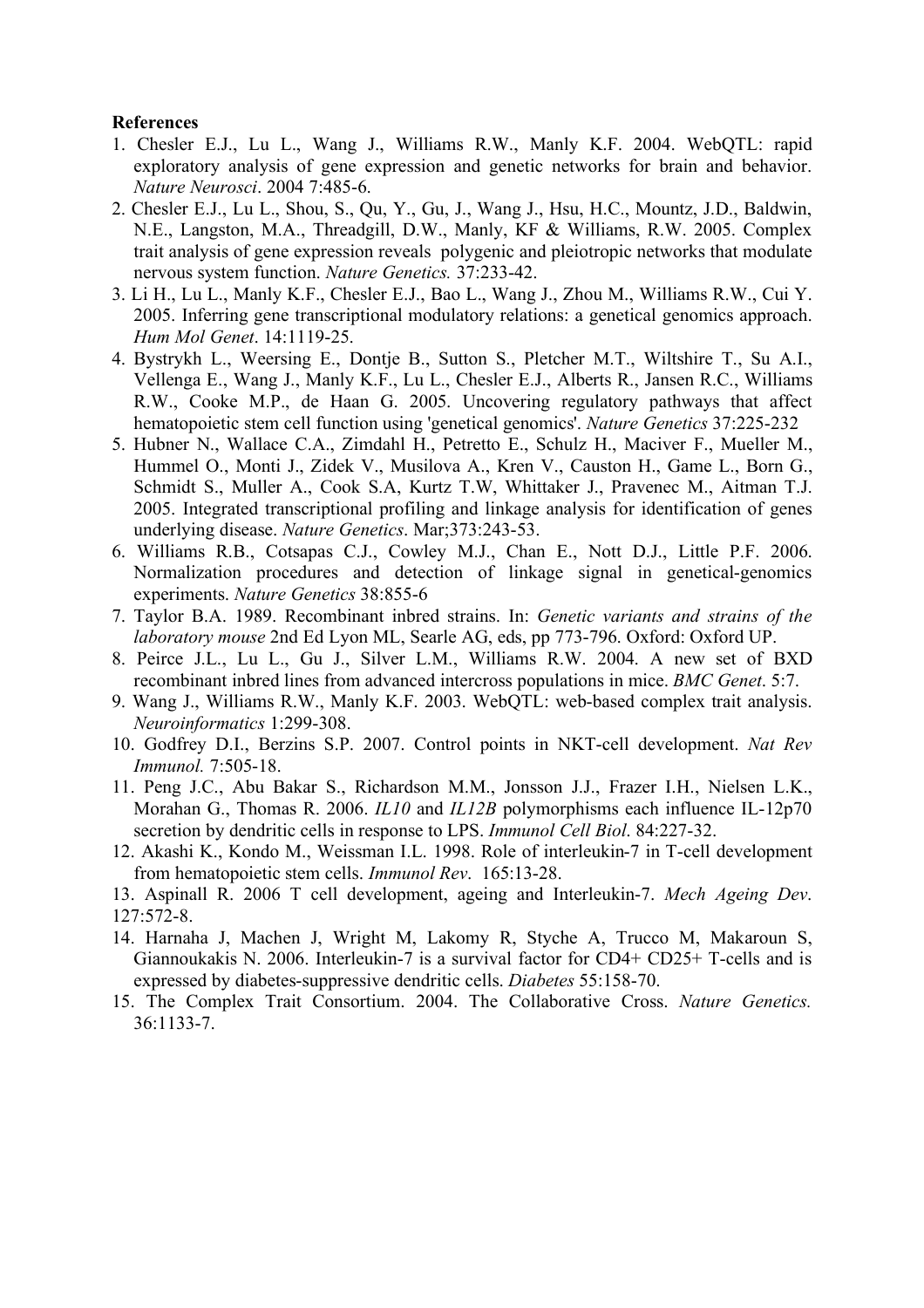### **Figure Legends**

**Figure 1.** The amount of *Cd1d* transcript in thymus from each of the strains was determined, and normalized by the rank-inverse method using Illumina Bead Studio software. Trait score is shown as a  $log<sub>2</sub>$  value, and variation in expression amongst strains was plotted using WebQTL. Each strain is indicated by a '+'; the number of the BXD strain  $(7, 8)$  is shown immediately below this symbol. This plot can be used for assessing whether the strain data is normally distributed, as a normally distributed set should form a straight line.

**Figure 2.** Genome-wide linkage analysis of variation in *Il7r* expression amongst BXD strains. Evidence of linkage is presented as LOD scores (thick black lines) which are calculated at each physical position (indicated by megabase number) on every chromosome (indicated by numbers in each panel). Upper and lower horizontal dashed lines indicate genomewide significant and suggestive linkage thresholds, respectively. The location of the *Il7r* gene itself on chr. 15 is arrowed. Further information is displayed on the graph as thinner grey lines. A positive additive coefficient indicates that DBA/2J alleles increase trait values. In contrast, a negative additive coefficient indicates that C57BL/6J alleles increase trait values. NB: All this information is presented in colour by WebQTL and is more easily viewed than in this greyscale image.

**Figure 3.** Systems genetics analysis of the genes most highly correlated with *Il7r* in thymus. WebOTL integrated variation in expression across the 26 BXD strains of the 20 genes whose expression in the thymus was most highly correlated with that of *Il7r* (Table 1) with the underlying genetic variation of those strains. (See text). The figure depicts a heat map, with the genome arrayed on the Y axis, from chromosome 1 at the top through to the X chromosome; chromosomes are indicated by the numbers on the left of each block. The X axis contains all 20 genes to be tested: each "lane" represents a separate gene in the following order: I*l7r, Il18r1, B830021E24Rik, 1200002N14Rik, Traf1, AA175286, Ctsw, Timp3, AA960558, Adam19, Icos, Ppp3cc, F2r, Sh3bgrl2, Ebi2, 2610318I01Rik, D130072O21Rik, AU041483, Gpr18, Emp2*. Within each lane the likelihood that variation in expression of that gene is due to a polymorphism at each position is assessed and indicated by a colour. Here, the results are presented as a heat map, with individual effects of the parental C57BL/6 (B; blue) and DBA/2 (D; red) alleles on transcript levels indicated with different colours. The more intense the colour, the higher the likelihood that the allele contributes to the regulation. Information regarding the location of the gene encoding each of the transcripts is also provided, depicted by a triangle at the appropriate position within each lane.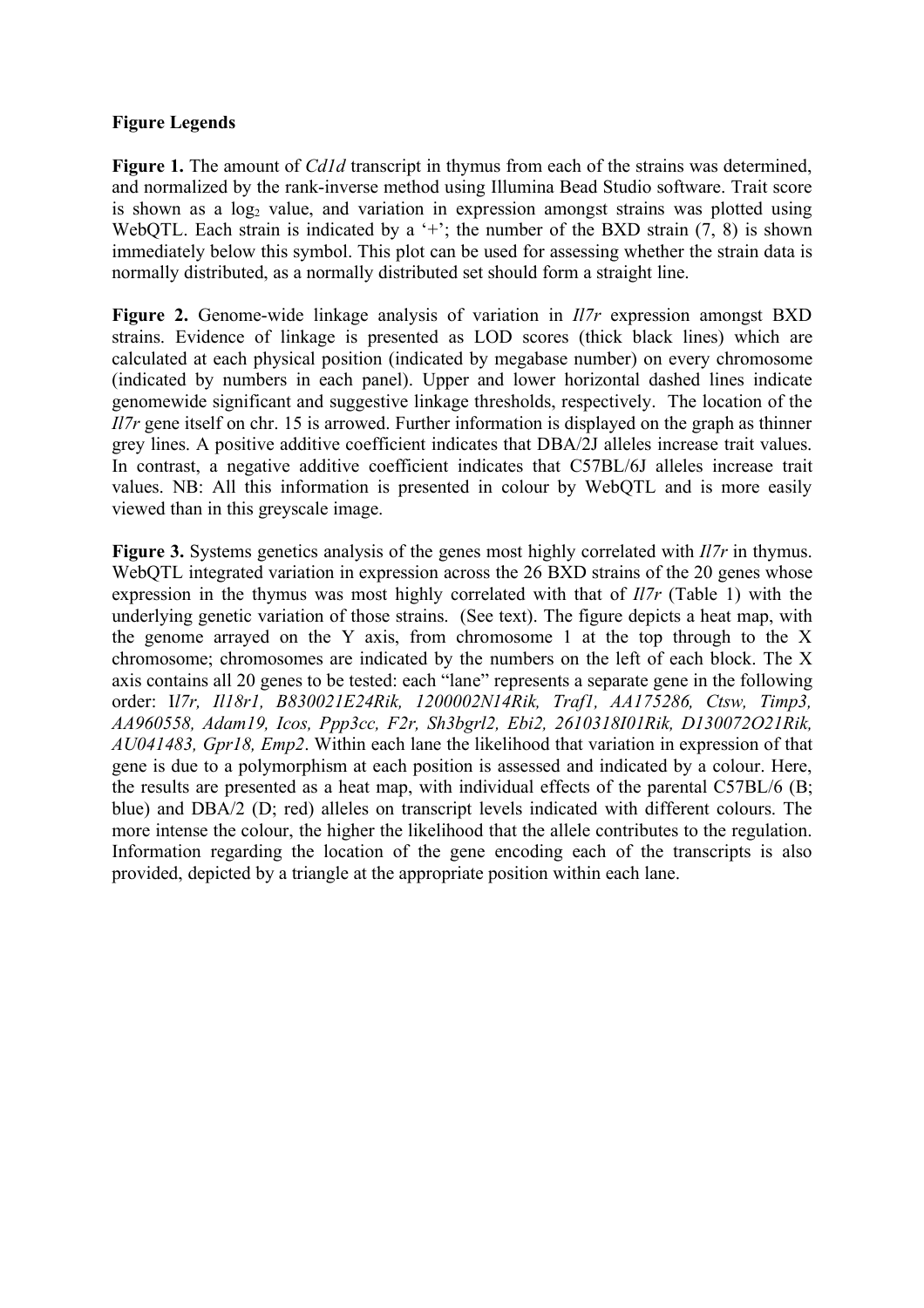|              |                  |                |                 | Mean        |                    |              |
|--------------|------------------|----------------|-----------------|-------------|--------------------|--------------|
| Rank         | <b>Symbol</b>    | Chr            | <b>Megabase</b> | <b>Expr</b> | <b>Correlation</b> | p Value      |
| $\mathbf{1}$ | Il7r             | 15             | 9.45            | 9.29        | 1.00               | $0.00E + 00$ |
| 2            | Il18r1           | $\mathbf{1}$   | 40.45           | 9.15        | 0.89               | 1.55E-11     |
| 3            | 1200002N14Rik    | 10             | 87.75           | 8.91        | 0.85               | 1.91E-09     |
| 4            | Ррр3сс           | 14             | 68.95           | 7.92        | 0.85               | 2.11E-09     |
| 5            | Ctsw             | 19             | 5.47            | 9.25        | 0.84               | 7.06E-09     |
| 6            | Ebi2             | 14             | 121.09          | 8.75        | 0.83               | $9.6E-09$    |
| 7            | Timp3            | 10             | 85.78           | 9.40        | 0.83               | 1.22E-08     |
| 8            | Gpr18            | 14             | 121.05          | 9.14        | 0.83               | 1.25E-08     |
| 9            | B830021E24Rik    | 16             | 44.16           | 8.72        | 0.82               | 2.10E-08     |
| 10           | Sh3bgrl2         | 9              | 83.40           | 7.73        | 0.82               | 2.75E-08     |
| 11           | Icos             | 1              | 60.94           | 8.61        | 0.82               | 4.10E-08     |
| 12           | Emp <sub>2</sub> | 16             | 10.20           | 7.89        | 0.81               | 4.91E-08     |
| 13           | 2610318I01Rik    | 3              | 122.53          | 9.26        | 0.81               | 5.88E-08     |
| 14           | AA960558         | $\overline{7}$ | 130.70          | 10.83       | 0.81               | 9.15E-08     |
| 15           | AU041483         | 16             | 36.65           | 6.85        | 0.80               | 1.04E-07     |
| 16           | Traf1            | $\overline{2}$ | 34.77           | 9.18        | 0.80               | 1.09E-07     |
| 17           | Adam19           | 11             | 45.99           | 8.44        | 0.80               | 1.21E-07     |
| 18           | F <sub>2r</sub>  | 13             | 96.70           | 10.52       | 0.80               | 1.26E-07     |
| 19           | D130072O21Rik    | ?              | ?               | 10.05       | 0.80               | 1.39E-07     |
| 20           | AA175286         | 6              | 3.32            | 11.59       | 0.80               | 1.43E-07     |

Table 1. Genes whose variation in expression is correlated with that of *Il7r*.

Variation in gene expression of all transcripts on the Illumina Ref 8 chip was assessed. Values of expression of  $\frac{I}{I}$ <sup>*n*</sup> in the database were compared to all 24,607 records in Thymus Illumina RankInv(June07) database. The TOP 100 correlations ranked by the Pearson's product-moment correlation were calculated and the highest 20 correlated genes are displayed here. Also shown is the chromosomal position of that gene (chromsoome number and megabase position), its mean expression levels (normalised, rank-inverted and expressed as  $log_2$ ), the Pearson's product-moment correlation, and the P value corresponding to that correlation.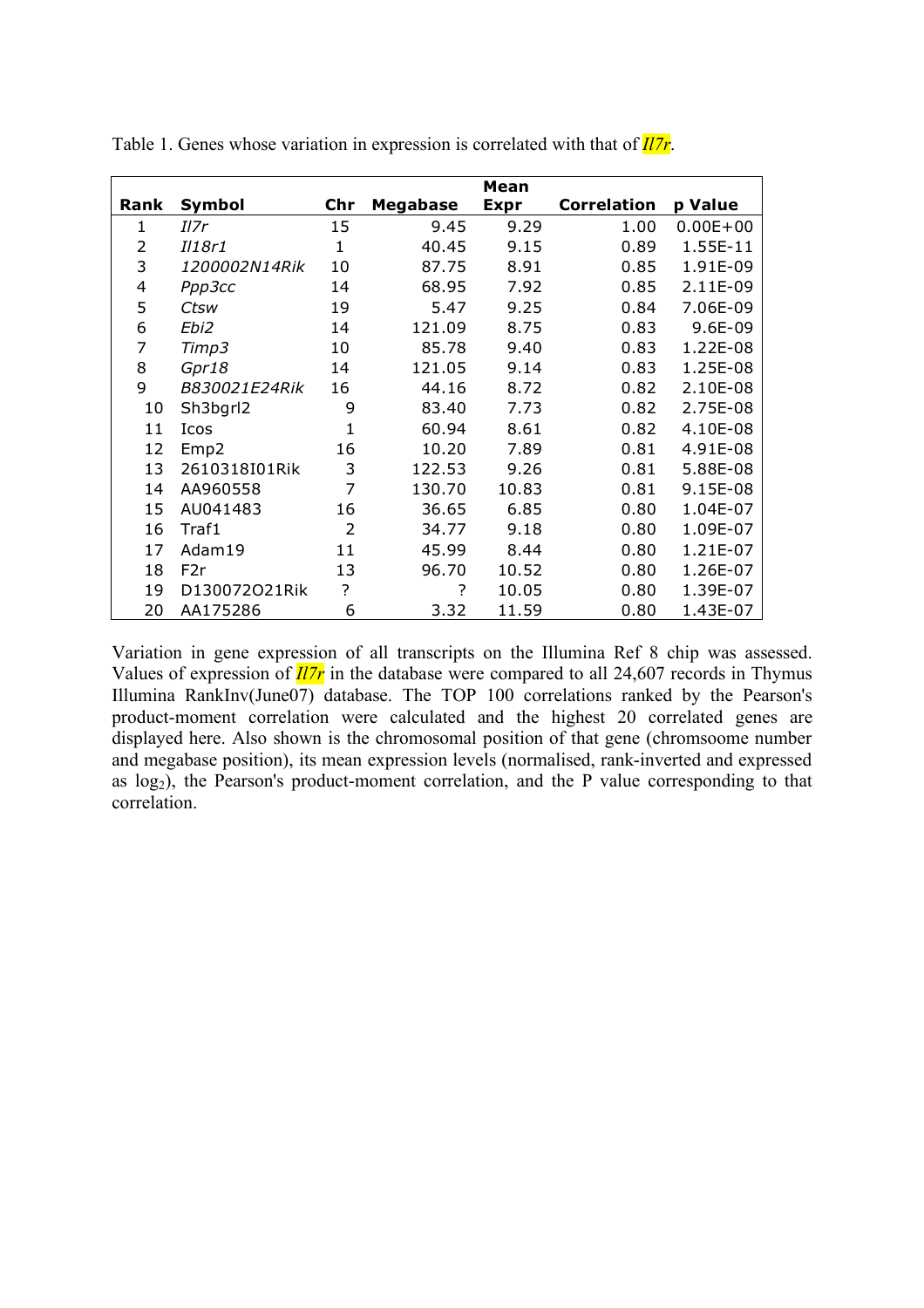